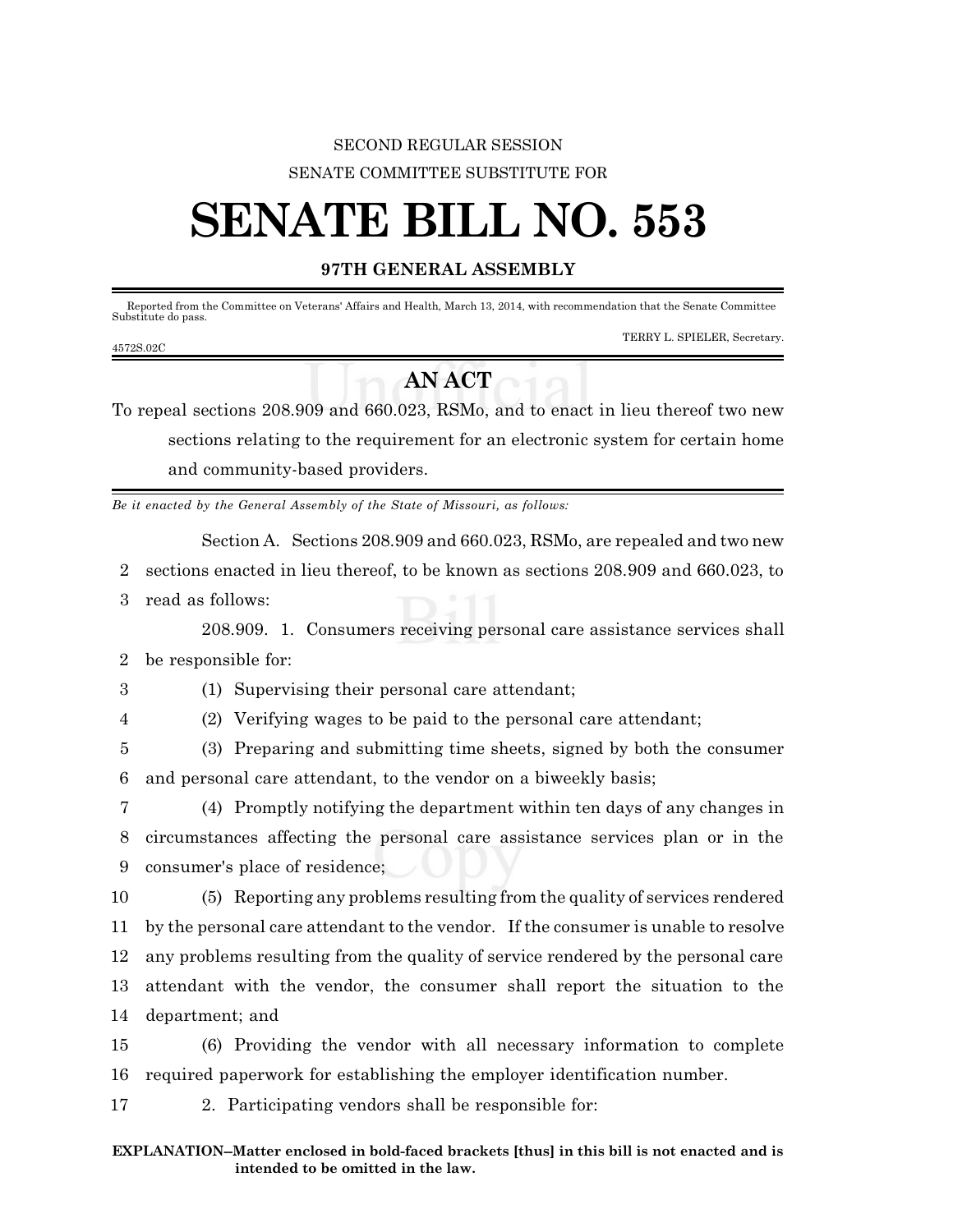(1) Collecting time sheets or reviewing reports of delivered services and certifying the accuracy thereof;

 (2) The Medicaid reimbursement process, including the filing of claims and reporting data to the department as required by rule;

 (3) Transmitting the individual payment directly to the personal care attendant on behalf of the consumer;

 (4) Monitoring the performance of the personal care assistance services plan.

 3. No state or federal financial assistance shall be authorized or expended to pay for services provided to a consumer under sections 208.900 to 208.927, if the primary benefit of the services is to the household unit, or is a household task that the members of the consumer's household may reasonably be expected to share or do for one another when they live in the same household, unless such service is above and beyond typical activities household members may reasonably provide for another household member without a disability.

 4. No state or federal financial assistance shall be authorized or expended to pay for personal care assistance services provided by a personal care attendant who is listed on any of the background check lists in the family care safety registry under sections 210.900 to 210.937, unless a good cause waiver is first obtained from the department in accordance with section 660.317.

 5. (1) All vendors **[**shall**] may**, by July 1, 2015, have, maintain, and use **[**a telephone tracking**] an electronic** system for the purpose of reporting and verifying the delivery of consumer-directed services as authorized by the department of health and senior services or its designee. Use of such a system prior to July 1, 2015, shall be voluntary. The **[**telephone tracking**] electronic** system shall be used to process payroll for employees and for submitting claims for reimbursement to the MO HealthNet division. At a minimum, the **[**telephone tracking**] electronic** system shall:

(a) Record the exact date services are delivered;

 (b) Record the exact time the services begin and exact time the services end;

 (c) Verify **[**the telephone number from which the services are**] that the services are being delivered at the location where** registered;

 (d) **[**Verify that the number from which the call is placed is a telephone number unique to the client;

(e)**]** Require a personal identification number unique to each personal care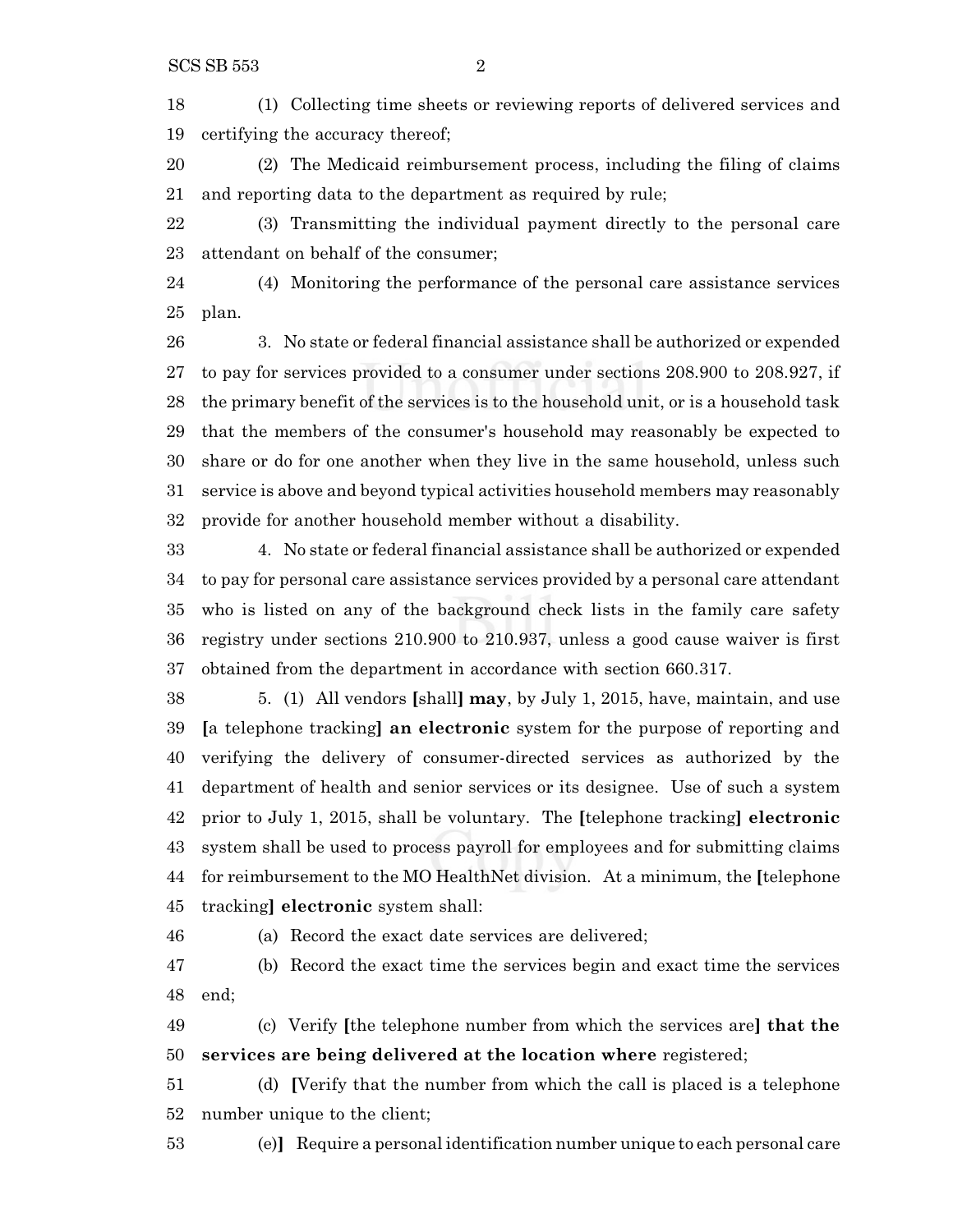attendant;

 **[**(f)**] (e)** Be capable of producing reports of services delivered, tasks performed, client identity, beginning and ending times of service and date of service in summary fashion that constitute adequate documentation of service; and

 **[**(g)**] (f)** Be capable of producing reimbursement requests for consumer approval that assures accuracy and compliance with program expectations for both the consumer and vendor.

 (2) The department of health and senior services, in collaboration with other appropriate agencies, including centers for independent living, shall establish telephone tracking system pilot projects, implemented in two regions of the state, with one in an urban area and one in a rural area. Each pilot project shall meet the requirements of this section and section 208.918. The department of health and senior services shall, by December 31, 2013, submit a report to the governor and general assembly detailing the outcomes of these pilot projects. The report shall take into consideration the impact of a telephone tracking system on the quality of the services delivered to the consumer and the principles of self-directed care.

 (3) As new technology becomes available, the department **[**may**] shall** allow use of a more advanced **[**tracking**] electronic** system, provided that such system is at least as capable of meeting the requirements of this subsection.

 (4) The department of health and senior services shall promulgate by rule the minimum necessary criteria of the **[**telephone tracking**] electronic** system. Any rule or portion of a rule, as that term is defined in section 536.010, that is created under the authority delegated in this section shall become effective only if it complies with and is subject to all of the provisions of chapter 536 and, if applicable, section 536.028. This section and chapter 536 are nonseverable and if any of the powers vested with the general assembly pursuant to chapter 536 to review, to delay the effective date, or to disapprove and annul a rule are subsequently held unconstitutional, then the grant of rulemaking authority and any rule proposed or adopted after August 28, 2010, shall be invalid and void.

 6. In the event that a consensus between centers for independent living and representatives from the executive branch cannot be reached, the telephony report issued to the general assembly and governor shall include a minority report which shall detail those elements of substantial dissent from the main report.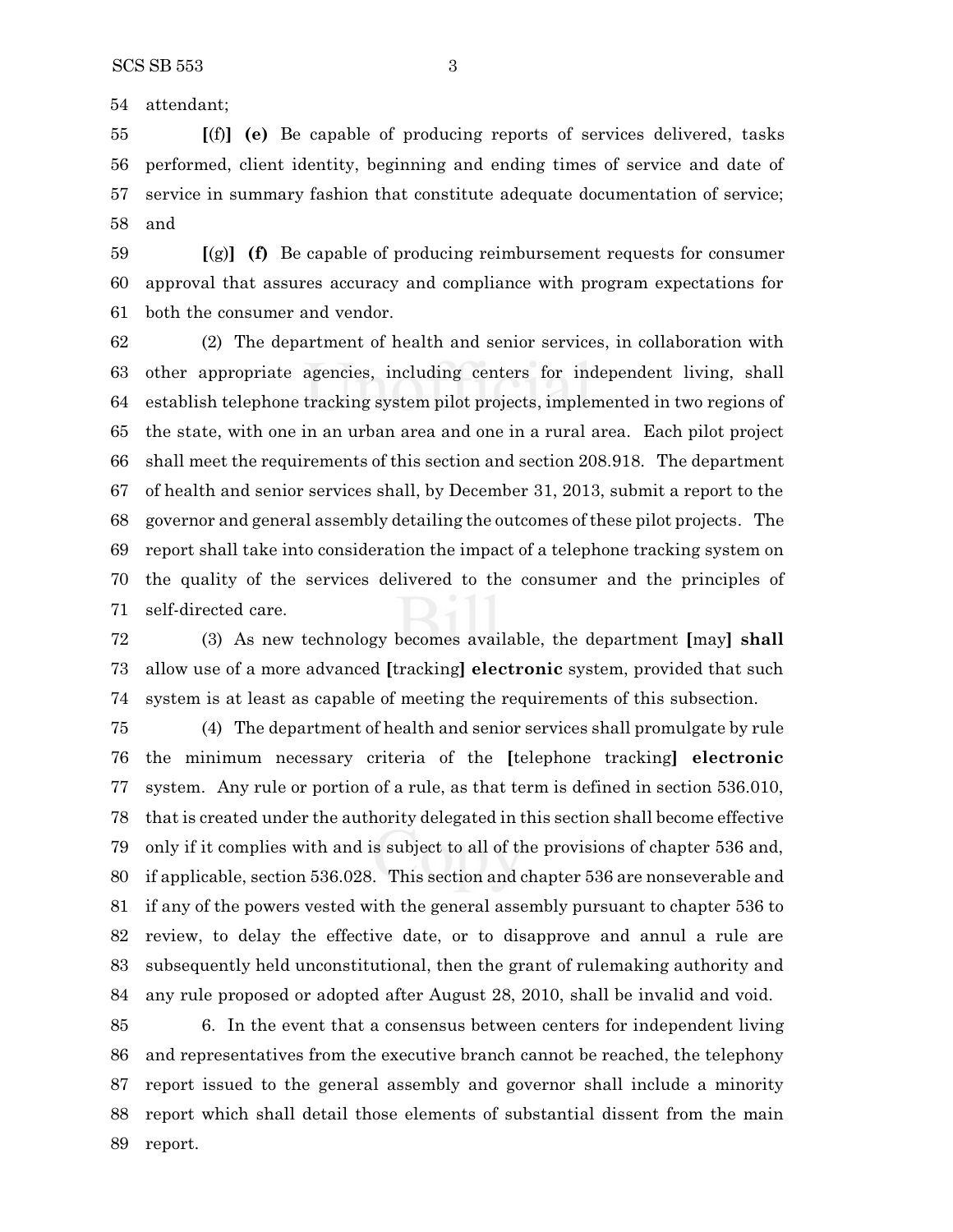7. No interested party, including a center for independent living, shall be required to contract with any particular vendor or provider of telephony services nor bear the full cost of the pilot program.

660.023. 1. All in-home services provider agencies **[**shall**] may**, by July 1, 2015, have, maintain, and use **[**a telephone tracking**] an electronic** system for the purpose of reporting and verifying the delivery of home- and community-based services as authorized by the department of health and senior services or its designee. Use of such system prior to July 1, 2015, shall be voluntary. At a minimum, the **[**telephone tracking**] electronic** system shall:

(1) Record the exact date services are delivered;

 (2) Record the exact time the services begin and exact time the services end;

 (3) Verify **[**the telephone number from which the services were**] that services are being delivered at the location where** registered;

 (4) **[**Verify that the number from which the call is placed is a telephone number unique to the client;

 (5)**]** Require a personal identification number unique to each personal care attendant; and

 **[**(6)**] (5)** Be capable of producing reports of services delivered, tasks performed, client identity, beginning and ending times of service and date of service in summary fashion that constitute adequate documentation of service.

 2. The **[**telephone tracking**] electronic** system shall be used to process payroll for employees and for submitting claims for reimbursement to the MO HealthNet division.

 3. The department of health and senior services shall promulgate by rule the minimum necessary criteria of the **[**telephone tracking**] electronic** system. Any rule or portion of a rule, as that term is defined in section 536.010, that is created under the authority delegated in this section shall become effective only if it complies with and is subject to all of the provisions of chapter 536 and, if applicable, section 536.028. This section and chapter 536 are nonseverable and if any of the powers vested with the general assembly pursuant to chapter 536 to review, to delay the effective date, or to disapprove and annul a rule are subsequently held unconstitutional, then the grant of rulemaking authority and any rule proposed or adopted after August 28, 2010, shall be invalid and void.

 4. As new technology becomes available, the department **[**may**] shall** allow use of a more advanced tracking system, provided that such system is at